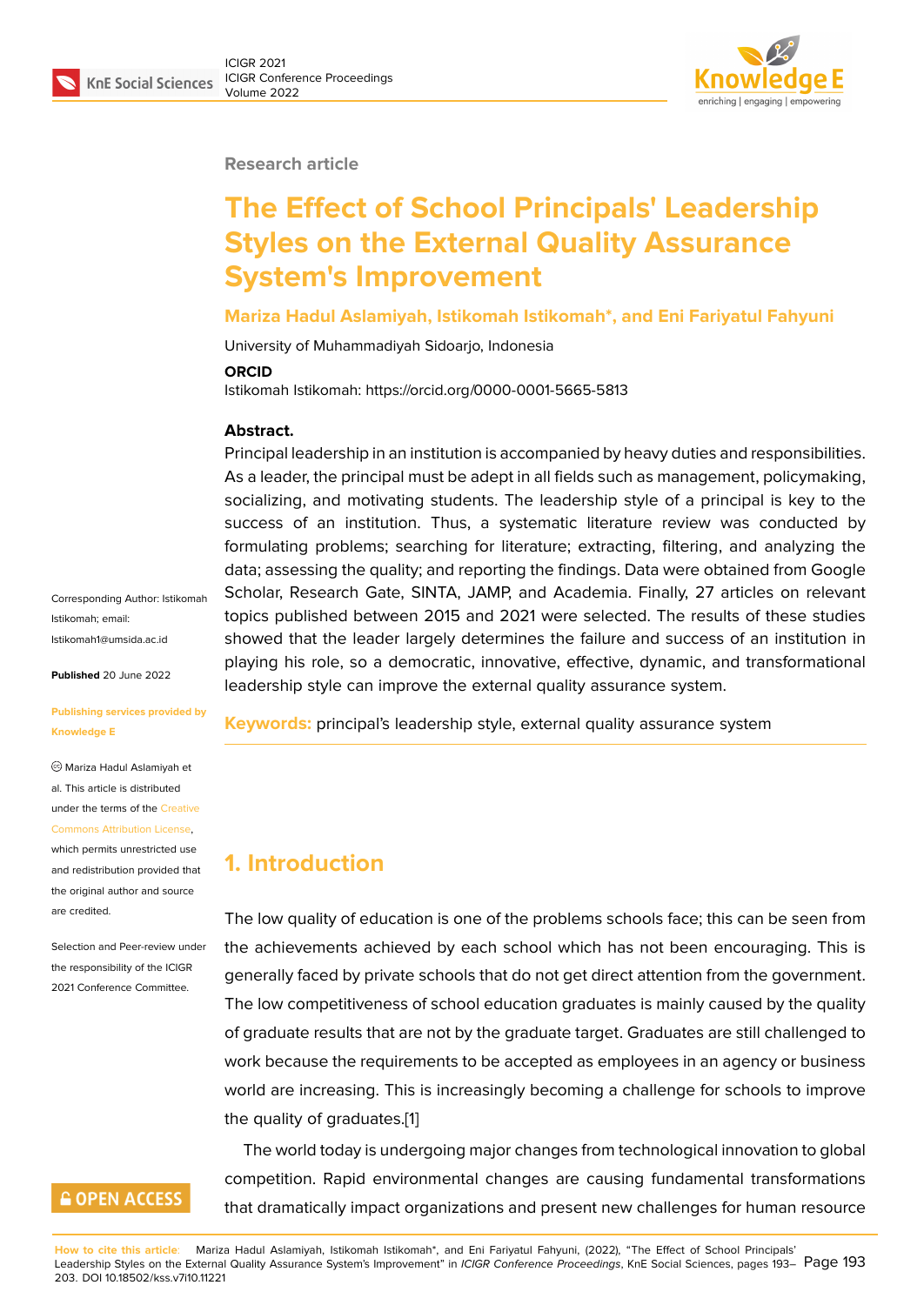management in general and leadership in particular. Therefore a leader must respond to all problems properly and face management challenges with a leadership style by the conditions of the institution being led. Among the challenges educational institutions face today is greater competition to make each academic unit carry out education quality assurance which requires educational institutions to set quality standards stated in the provisions for accredited recognition. So in order to remain competitive, organizations must re-examine leadership competencies and develop effective leaders.[2]

The quality of education is largely determined by the elements collected in school institutions. Schools that act as educational institutions need principals who can lead and manage schools professionally. *Principal leadership* is an aspect tha[t d](#page-8-1)etermines the success of education in schools. Because the principal has an important role in making improvements and sustainable school development.[3] With this, it is necessary to know leadership styles that can succeed in an organization by the institution's environment being led. Therefore, knowledge of leadership style has been identified as one of the most important resources that contribute to an [o](#page-8-2)rganization's competitive advantage because knowledge is the only way to improve the core competencies of leaders to achieve competitive advantage.[4] This is evidence that a weak leader causes the institution to be unable to develop and excel, but on the contrary, if a great leader can lead an educational institution to become a superior and outstanding school.

The following are the research question[s in](#page-8-3) this study: What are the various leadership styles of school principals? What are the supporting and inhibiting factors of the school's external quality assurance system?, What is the impact of the school's leadership style on the school's external quality assurance system?

#### **2. Method**

This scientific article was prepared using the Systematic Literature Review (SLR) method. The methodological process within the SLR should offer a complete guide to future scholars. The steps for writing an article are: (1) formulating a research problem, (2) developing and validating a review protocol; (3) searching the literature, (4) filter for inclusion; (5) assessing quality, (6) extracting data; (7) analyze and synthesize data, and (8) report the findings.[5] The researcher collected journal articles from Google Scholar, Research Gate, SINTA, JAMP, and Academia to complete this research. The keywords in this paper are leadership style, principal, and external quality assurance system. The articles collected [w](#page-8-4)ere articles published in the period 2015 to 2021. From various articles, the researchers selected 27 articles that were closely related to the keywords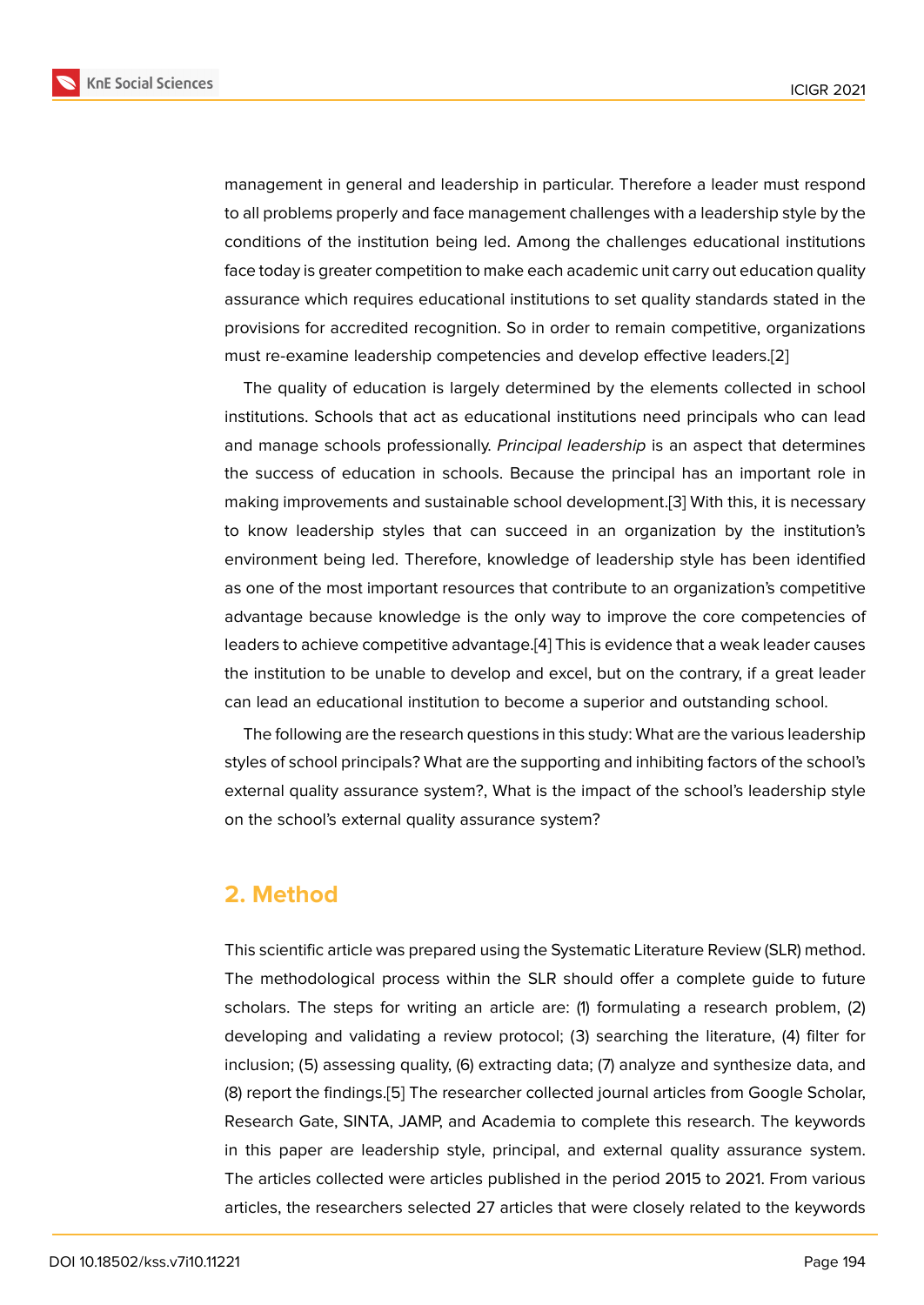used. Furthermore, the researcher categorizes the articles related to the principal's leadership style in several educational institutions to determine the relationship of the principal's leadership style to the external quality assurance system.

# **3. Finding and Discussion**

This article begins by conducting a literature review on the relationship between principals' leadership styles and external quality assurance systems. From the review conducted, it was found that several leadership styles greatly affect the success of a safe, educational institution that will produce satisfactory work and improve the school's external quality. So school principals in every educational institution need to realize the importance of applying a leadership style that is appropriate to the school's circumstances because the leader certainly has an important role in giving meaningful influence to the educational institution he leads. Quality assurance involves the systematic review of educational programs and processes to maintain and improve their quality, equity, and efficiency. *Quality assurance* is defined as a continuous evaluation process that includes monitoring, assessment, assurance, maintenance, and improvement of the quality of a higher education system, institution, or program. Quality assurance is also a tool for accountability or improvement. In addition, quality assurance can be carried out in various forms, ranging from simple self-assessments to more comprehensive accreditation, audits, reviews, or inspections supported by external and independent reviews). Furthermore, quality assurance as a process builds stakeholder confidence that provisions (inputs, processes, and outcomes) meet expectations or measure up to minimum requirements.[6] However, the accreditation results are tangible evidence of the quality of the school, which is ratified through a formal decision by the accreditation agency itself. The highest criterion, namely 'A accreditation,' is considered a form of recognition of the sch[oo](#page-8-5)l's excellence.[7] Furthermore, the author will examine the relationship between the principal's leadership style and the external quality assurance system by reviewing several articles presented in Table 1.

The table above shows that in researc[h](#page-8-6) on the relationship of school leadership style to the external quality assurance system, approximately 60% of the principal's leadership style and 40% of the external quality assurance system are referenced.

Leaders have an important position in the organization to direct and influence every organization member. They must guide and manage their members to achieve organizational goals. In carrying out his leadership duties, a leader has different leadership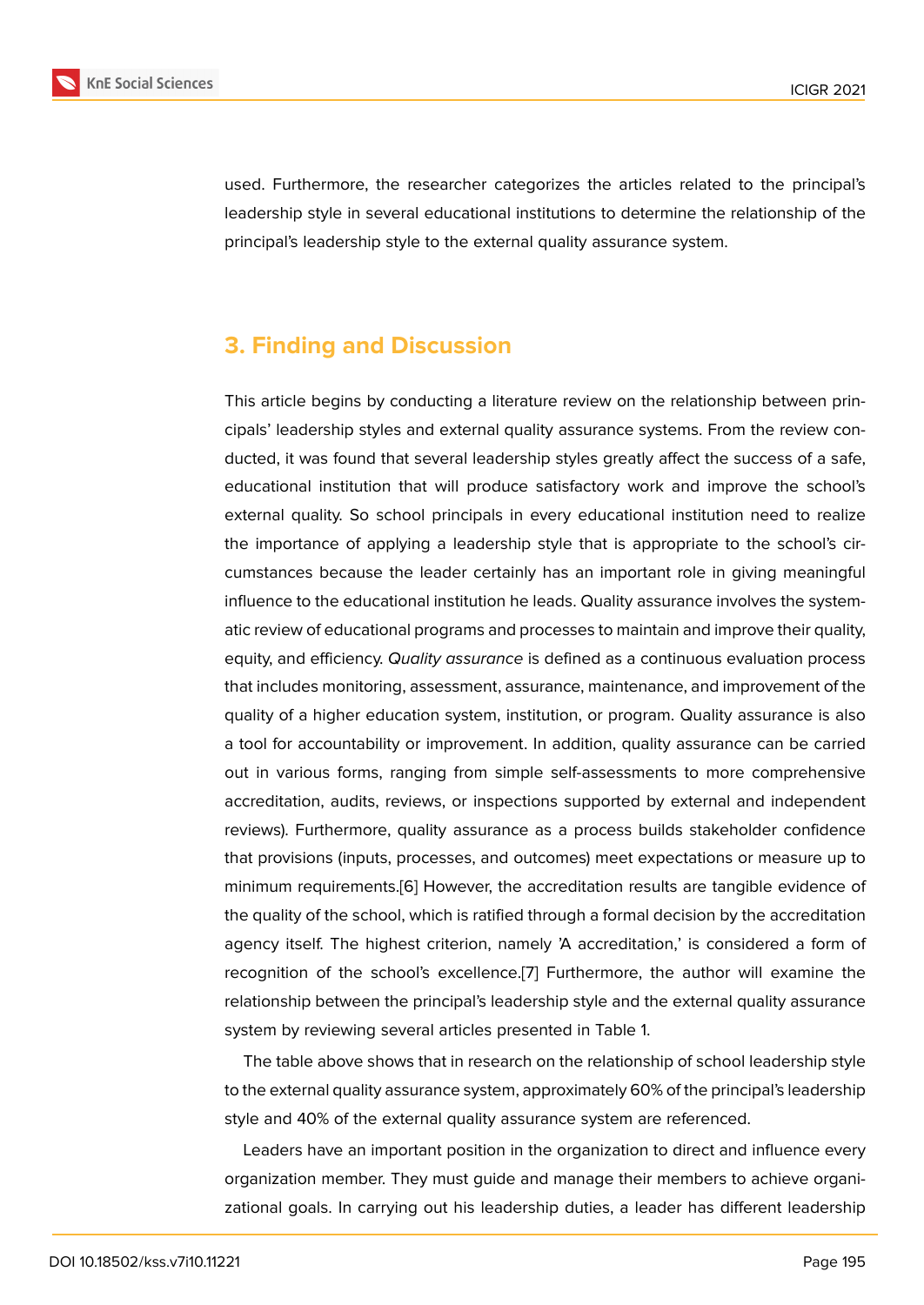Table 1: The results of a search related to the relationship between the principal's leadership style and the external quality assurance system.

| <b>NO</b>      | Title                                                                                                                                                                               | principal's<br>leadership<br>style | external qual-<br>ity assurance<br>system |
|----------------|-------------------------------------------------------------------------------------------------------------------------------------------------------------------------------------|------------------------------------|-------------------------------------------|
| $[1]$          | Quality Assurance of Education in Senior High School<br>during Covid-19 Pandemic                                                                                                    |                                    | p                                         |
| [2]            | Emotional Intelligence and Transformational Leader-<br>shipOutcomes: Insights from a Malaysian Perspective                                                                          |                                    |                                           |
| [3]            | Teori dan Implementasi Gaya Kepemimpinan Kepala p<br>Sekolah                                                                                                                        |                                    |                                           |
| $\mathbf{[4]}$ | The relationship of various leadership styles to knowl- p<br>edge management                                                                                                        |                                    |                                           |
| [6]            | Factors Affecting Successful Quality Assurance Imple-<br>mentation in Vietnamese Higher Education: A Qualita-<br>tive Study The Qualitative Report                                  |                                    |                                           |
| [7]            | Pendekatan Pengembangan Kapasitas Sekolah                                                                                                                                           |                                    |                                           |
| [8]            | The Importance Of A Transformational Leadership p<br>Model In Managing Organizational Culture                                                                                       |                                    |                                           |
| [9]            | Kepemimpinan Kepala Sekolah Berprestasi                                                                                                                                             |                                    |                                           |
| $[10]$         | The Effect of Leadership Style and Job Satisfaction on<br>Employee Performance at Yogya Plaza Cimahi                                                                                |                                    |                                           |
| $[11]$         | A Definition and Illustration of Democratic Leadership                                                                                                                              | p                                  | p                                         |
| $[12]$         | Transformational leadership style of Supervisors/Heads P<br>as Perceived by the Employees and the attitude of<br>employees toward the School                                        |                                    | p                                         |
| $[13]$         | Develop Leadership Style Model for Indonesian Teach-<br>ers Performance in Education 4.0 Era                                                                                        |                                    |                                           |
| $[14]$         | The Contribution of Innovative Leadership Style as an P<br>Answer to Global and Business Changes                                                                                    |                                    | p                                         |
| $[15]$         | The Role of Leaderhip Style in Creating a Great School p                                                                                                                            |                                    | p                                         |
| [16]           | Effectiveness Correlates of School Leadership Styles p<br>and Teachers' Job Satisfaction: A Meta-Analytic Review                                                                    |                                    | p                                         |
| $[17]$         | Effect of Transformational Leadership<br>Style<br>and p<br>Knowledge Management on Organizational Innovation<br>through Empowerment, Member Creativity and Learning<br>Organization |                                    | p                                         |
| [18]           | Transformational Leadership Styles Of School Principals p<br>In Central Luzon, Philippines                                                                                          |                                    | p                                         |
| $[19]$         | Motivasi Berprestasi dan Gaya Kepemimpinan Dalam p<br>Meningkatkan Mutu Pendidikan Taman Kanak-Kanak                                                                                |                                    | p                                         |
| [20]           | Impact of external quality assurance of higher education<br>in Ibero-America: Project: 'Quality Assurance: Public<br>Policy and University Management'                              |                                    | p                                         |
| $[21]$         | Manajemen Mutu Pendidikan                                                                                                                                                           |                                    | p                                         |
| [22]           | Sistem Penjaminan Mutu Internal dan Eksternal Pada<br>Lembaga Pendidikan Tinggi                                                                                                     |                                    | p                                         |
| $[23]$         | Quality assurance for school development                                                                                                                                            |                                    | p                                         |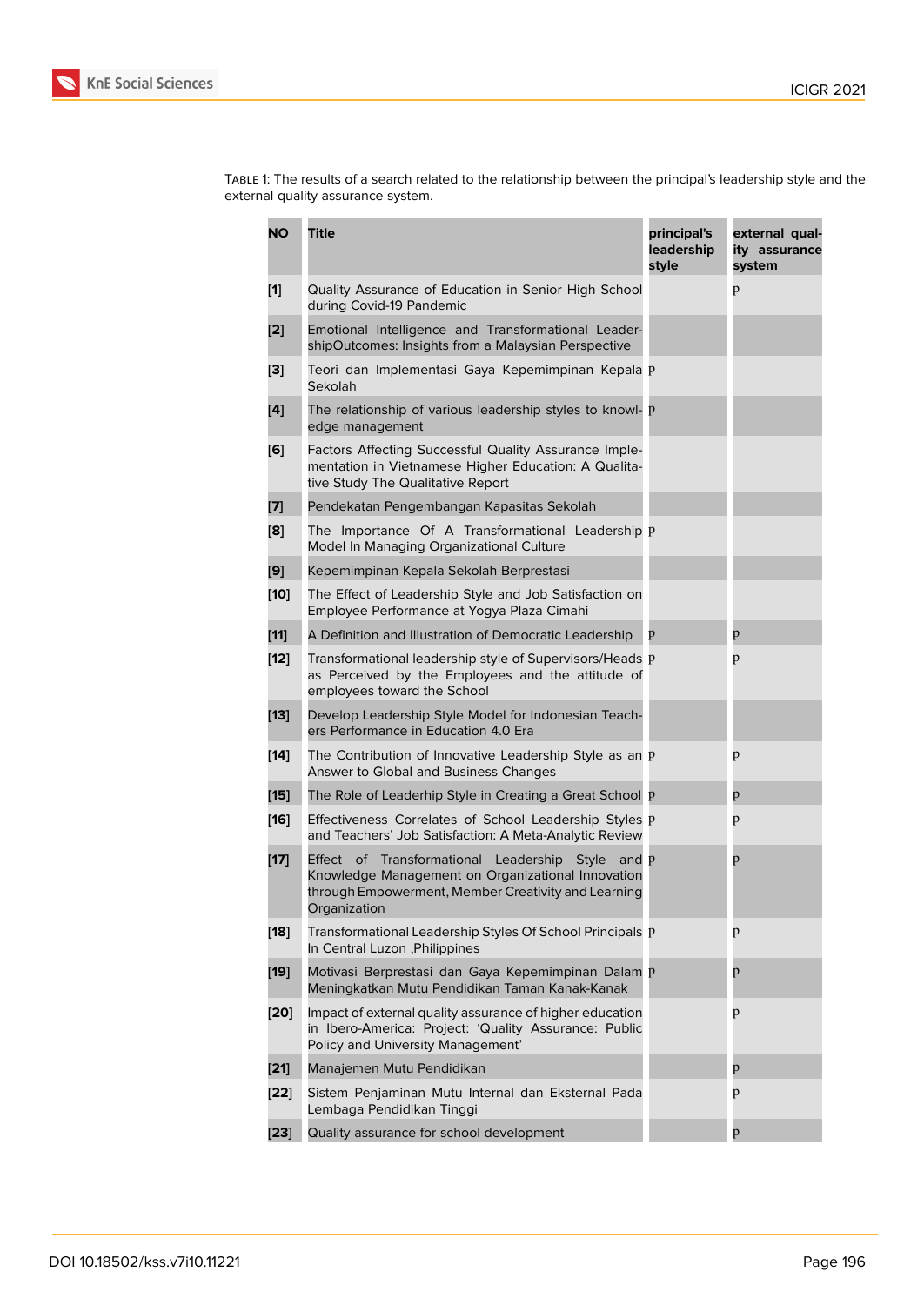Table 1: The results of a search related to the relationship between the principal's leadership style and the external quality assurance system.

| <b>NO</b> | <b>Title</b>                                                                                                                                               | principal's<br>leadership<br>style | external qual-<br>ity assurance<br>system |
|-----------|------------------------------------------------------------------------------------------------------------------------------------------------------------|------------------------------------|-------------------------------------------|
| [24]      | Strategi kepala sekolah dalam meningkatkan akreditasi<br>di unit pelaksana teknis daerah sekolah menengah<br>pertama negeri                                |                                    | p                                         |
| [25]      | The Impact of Leadership on Student Outcomes: How P<br>Successful School Leaders Use Transformational and<br>Instructional Strategies to Make a Difference |                                    | p                                         |
| [26]      | School Leaders: Changing Roles And Impact On<br><b>Teacher And School Effectiveness</b>                                                                    |                                    |                                           |
| [27]      | Pengaruh Gaya Kepemimpinan Kepala Sekolah Ter- P<br>hadap Motivasi Kinerja Guru                                                                            |                                    | p                                         |

styles. [A](#page-10-0)n ideal leader is expected to position himself well and set the right change strategy for the organization.[8]

The success of an institution depends on all the factors that are the main factors in good leadership from a school principal. Leadership is the act of influencing, directing, guiding, and moving all comp[on](#page-8-7)ents of the school to achieve the educational goals that are always expected. The principal is essentially a person who is given additional obligations and responsibilities to run the school and is fully responsible for the institution's activities. The presence of educational leaders is very important in an organization, and leaders are always used as role models for subordinates in carrying out their duties and responsibilities. Leaders have a huge impact on school success. School success consists of all teacher and student performance. This achievement motivates teachers and students to meet leaders who have consistently achieved many achievements and expertise in leadership.[9]

*Leadership style* is a behavioral norm that a person uses when that person tries to influence the behavior of others as seen and is the basis for classifying types of leadership. Leadership [sty](#page-8-8)le is a pattern of behavior designed to integrate organizational goals with individual goals to achieve certain goals. Leaders try to influence direct behavior with special abilities or expertise to achieve organizational or group goals through leadership style.[10]

Schools that fail need immediate action, and therefore principals need to adopt a leadership style appropriate to the stage of school development. Several styles can be adopted. First, the de[mo](#page-8-9)cratic leadership style consistently influences people with being conducive to basic democratic principles and processes, individual determination, inclusiveness, participation, and deliberation,[11] of which the democratic leadership style has the most significant influence. On employee performance,[12] group members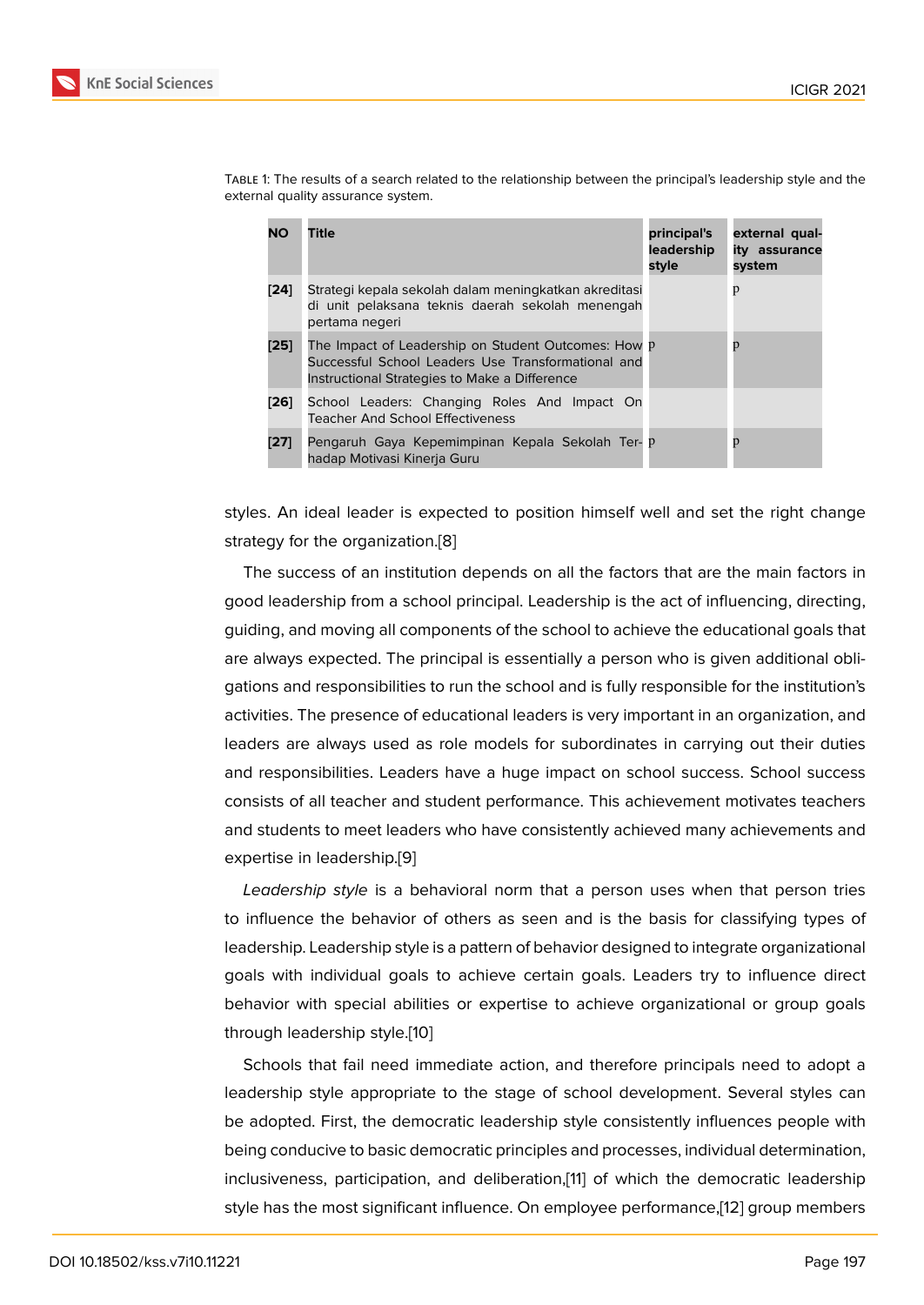have greater rights in decision-making, policy-making systems, and implementation procedures. Group members and increased group morale contribute to the democratic leadership style.[13]

Both Innovative leadership styles are creative, which has flexibility, curiosity, independence, reflection (thinking about what they see and hear), ability to concentrate, persistence, co[mm](#page-9-0)itment, sense of humor, ability to handle difficult situations and conflicts, can see the whole picture, has a list of ideas for solutions to a problem, likes to "play" with things, understands the needs of others, sets out in detail their tasks, can tell stories.[14]

The three styles of effective leadership are Effective leadership functions as a two-way street. What leaders do in their passion is what they get back. Many leaders become focused on their own [ne](#page-9-1)eds and become blind to the needs of others. Self-focused leaders spend time motivating others to achieve their goals. Selfish behavior is not inspiring. It causes people to feel used, excluded and neglected. Self-focused leaders send a signal that the needs of others are secondary to theirs, leading to resentment. The role of the leader is to involve people in what is important to them and serve them. A leader is a therapist, mentor, teacher, guide, friend, role model, and counselor all rolled into one. Leaders need to take off the mask and be real people who relate to them. other human beings on a truly important level, Inspirational leaders are involved in the personal lives of their employees.[15]

The four dynamic leadership styles sincerely serve the needs of others and inspire and empower followers to achieve great success; they charismatically lead and set a vision, instill trust, confidence, and pride [in](#page-9-2) working with them, and offer their followers intellectual stimulation. This stimulation will cause schools to excel collectively. Suppose leadership is seen as a process of interaction between leaders and followers in which a leader tries to influence the behavior of followers to achieve organizational goals. In that case, the leader must support change by creating an attractive vision for the organization and motivating the school community to achieve it. Vision (Bass, 1997). Due to its complexity and dynamic nature, leadership plays an integral role in building a successful school culture through vision and openness to change. Dynamic leadership is not intimidated by change and leads to support organizational change and support those who are willing to try new things.[16]

In the five transformational leadership styles, leaders have intellectual stimulation, can expand and elevate the interests of their employees, stimulate organizational members to old problems in new way[s, a](#page-9-6)nd leader behavior as motivators that can improve individual work for the collective benefit.[17] *Transformational leadership* is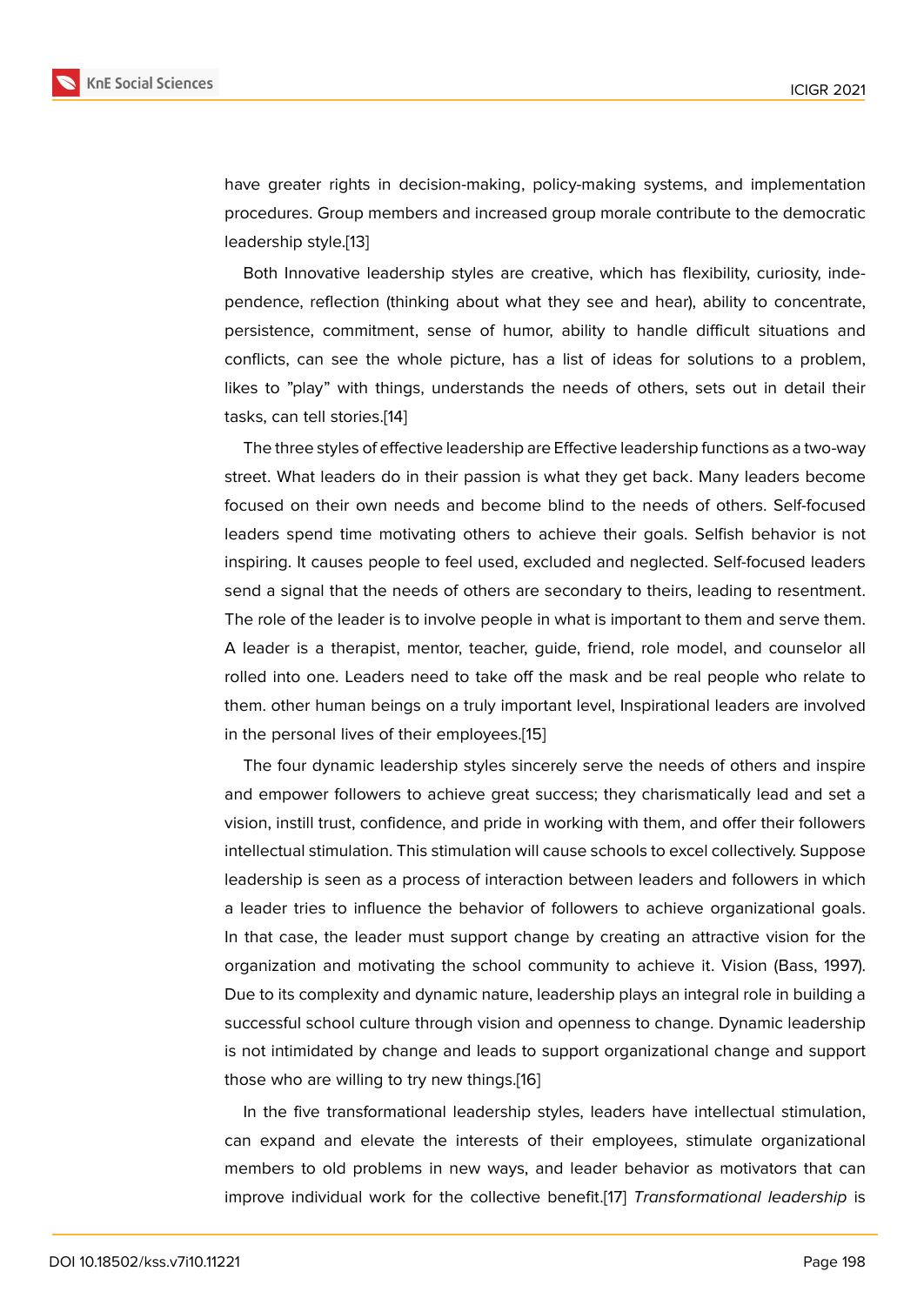a leadership approach that includes the breadth and depth of strategies and characteristics that principals can apply. Primarily focused on vision and followers, transformational leadership emphasizes the development of followers and their intrinsic motivation. Transformational leaders focus on elevating followers to higher levels of performance and awareness to achieve the team's common goals, rather than just selfinterest. Transformational leadership has received much attention since its development through research and evaluation of James Mac Gregor Burns and Bernard Bass (1997), defining *transformational leadership* as primarily consisting of a leader who inspires commitment to the vision and goals of a different organization as well as a leader who guides and transforms the organization. to its main mission.[18]

The role of the principal is very important in developing and improving the quality of education by standards. Principal leadership is one of the determining factors in the education process in schools that can improve the quality [of e](#page-9-4)ducation. Achievement motivation and the principal's leadership style are variables that affect the quality of education.[19] It is further important to understand how the principal's leadership style relates to its quality assurance system. Quality control ensures that the national higher education system reaches the basic quality level or threshold. Accreditation, in turn, allows f[or p](#page-9-7)eriodic assessments of the performance of institutions and programs against standards. quality, guiding higher education institutions towards the appropriate level of development by setting explicit expectations for their performance.[20] The quality assurance system in educational institutions needs to be implemented properly. Quality assurance is needed as a tool for quality control (quality control) in educational institutions. Producing quality educational institutions is the responsibility of e[duc](#page-9-5)ation managers, from central and regional governments to educators and education staff.[21]

External quality assurance is designed to ensure the institution has implemented an effective internal quality assurance process. External quality assurance also serves to help guide public and academic perceptions of the quality of an educatio[nal](#page-9-8) institution[22] and aims to provide objective, valid, and reliable data on school performance. For example, school supervisors, who are not part of the school community, bring an objective point of view on school climate, quality of development strategies, and teach[er p](#page-9-9)erformance.[23]

The ability of schools to improve and maintain effectiveness in the long term is not the result of the principal's leadership style alone but from the understanding and diagnosis of school need[s an](#page-9-10)d the application of educational values that are clearly articulated and organized through various combinations and accumulation of time and sensitive strategies after that are increasingly embedded. in work, culture, and school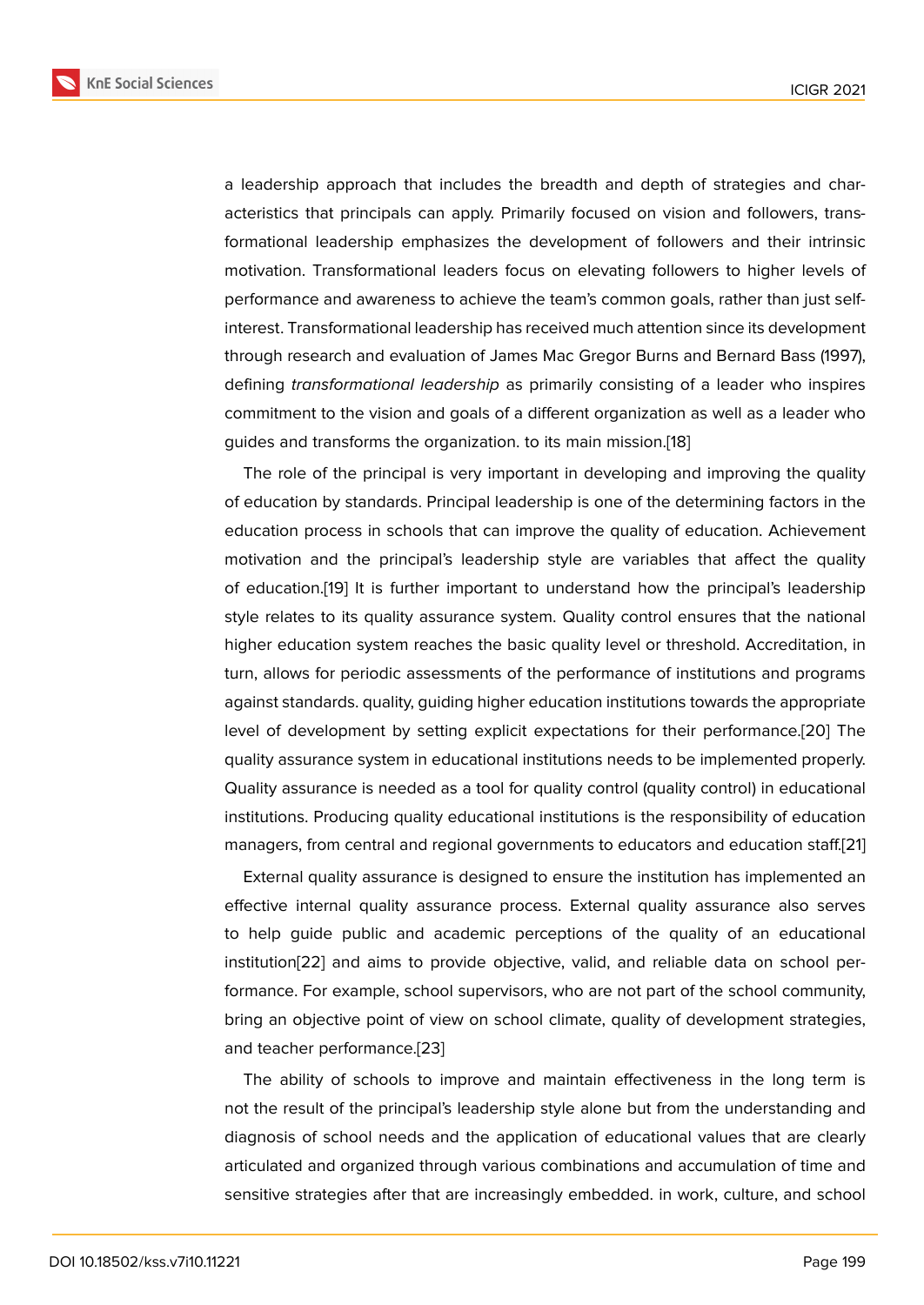achievement.[25] In order to meet the high and diverse expectations now placed in schools and to engage students and teachers, it is said that schools need to become learning organizations, consciously and continuously pursuing quality improvement so that leaders [who](#page-9-11) form an effective management team have a wider influence than those who rely on their efforts. Skills for school leaders inside and across and outside the school are needed.[26]

Leaders have a very large and crucial responsibility in building an organization or institution. The role of the leader is very important for the creation of a quality and progress of an instituti[on.](#page-10-1) So the significant positive impact of leadership style on teacher performance strongly influences organizational progress, especially educational institutions.[27]

### **4. Conclusi[on](#page-10-0)**

Leadership style can affect the success of an educational institution, seen from how it addresses the existing problems to bring the institution into a superior school. Thus, a democratic, innovative, effective, and dynamic leadership style will produce satisfactory work and affect the school's external quality. Supporting factors in improving the school's external quality assurance system are all elements in the school, including teachers, facilities and infrastructure, and students. In order for these elements to work well, collaboration is needed. Principals also have a very important role in motivating teachers to improve the school's external quality assurance system. For the inhibiting factors, namely 1) students who have low grades, resulting in schools having to be more active in fostering their students, 2) teachers' low awareness of their commitment to achieving school achievement, 3) the number of rivals in establishing educational institutions causes new students to be more choose a school that is close to their home due to the demands of their parents, 4) the family's economy is lacking. So the principal in every educational institution needs to realize the importance of implementing a leadership style by the conditions in his institution because the leader certainly has an important role in giving a meaningful influence to the educational institution he leads.

### **Acknowledgments**

Thank you for the support and prayers from family and friends at the Islamic Education Management Masters Study Program, Muhammadiyah University of Sidoarjo. The authors also thank the University of Muhammadiyah Sidoarjo, which has allowed the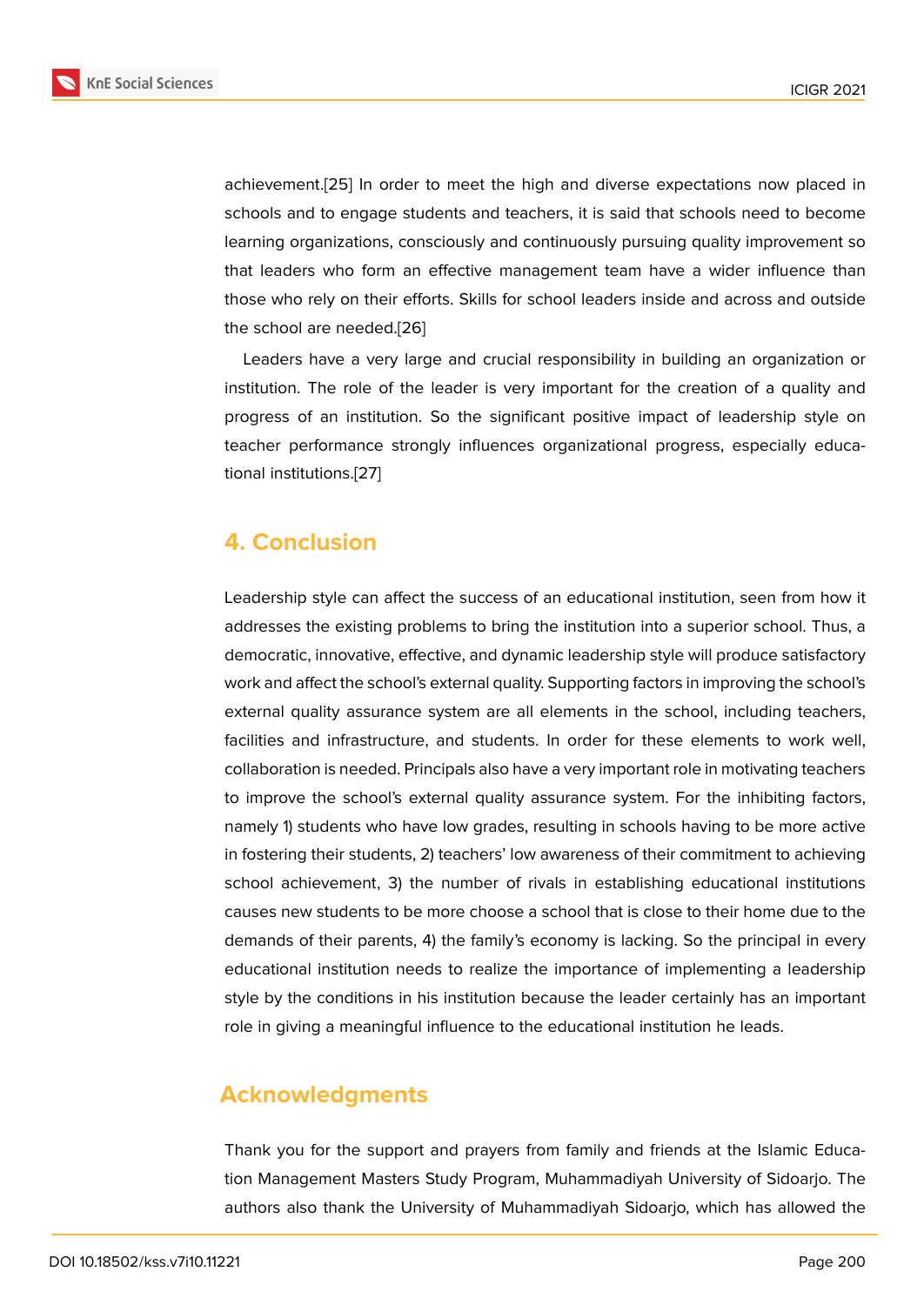

author to complete this paper. Thank you also for the suggestions and corrections from the reviewers so that this article becomes worthy of publication.

#### **References**

- <span id="page-8-0"></span>[1] Baharun H, et al. Quality assurance of education in senior high school during Covid-19 pandemic. Al-Ishlah: Jurnal Pendidikan. 2021;13(3):2204. 1-10. https://doi.org/10.35445/alishlah.v13i3.1190.
- <span id="page-8-1"></span>[2] Ying CY, Ting SKT. Emotional intelligence and transformational leadership outcomes: Insights from a Malaysian perspective. ACADEMIA, World Journal of Social Sciences. 2012;2(2):151-162
- <span id="page-8-2"></span>[3] Gaol NTL. Jurnal Manajemen Pendidikan: Teori dan Implementasi Gaya Kepemimpinan Kepala Sekolah. 2017;4(2):214-219
- <span id="page-8-3"></span>[4] Politis JD. The relationship of various leadership styles to knowledge management. Leadership & Organization Development Journal. 2001:22(8). 29-35. https://doi.org/10.1108/01437730110410071
- <span id="page-8-4"></span>[5] Xiao Y, Watson M. Guidance on conducting a systematic literature review. Journal of Planning Education and Research. 2019;39(1):93–112. https://doi.org/10.1177/0739456X17723971
- <span id="page-8-5"></span>[6] Nguyen L, Trung T, van Pham T, Nguyen T-T et al. Factors affecting successful quality assurance implementation in Vietnamese higher education: A qualitative study the qualitative report. HCAS Journal. 2021;26(2):625-636. https://doi.org/10.46743/2160- 3715/2021.4564, 627-632
- <span id="page-8-6"></span>[7] Sumintono B. Sekolah unggulan: Pendekatan pengembangan kapasitas sekolah. Academia ( Jurnal Manajemen Pendidikan). 2013;2(1):5-6.
- <span id="page-8-7"></span>[8] Putri SA. The importance of a transformational leadership model in managing organizational culture. Journal of Leadership in Organizations. 2020;2(1):5058
- <span id="page-8-8"></span>[9] Putri FF. Kepemimpinan kepala sekolah berprestasi. JAMP: Jurnal Adminitrasi dan Manajemen Pendidikan. 2020;3(1):85-93
- <span id="page-8-9"></span>[10] Nursiti. The effect of leadership style and job satisfaction on employee performance at Yogya Plaza Cimahi. Technium Social Sciences Journal. 2021;15:448-456
- <span id="page-8-10"></span>[11] Gastil J. A definition and illustration of democratic leadership. Human Relorions. 1994;47(8).132-143 https://doi.org/10.1177/2F001872679404700805
- [12] Abun D. Transformational leadership style of supervisors/heads as perceived by the employees and the attitude of employees toward the school. Technium Social Sciences Journal. 2020;13:357-375.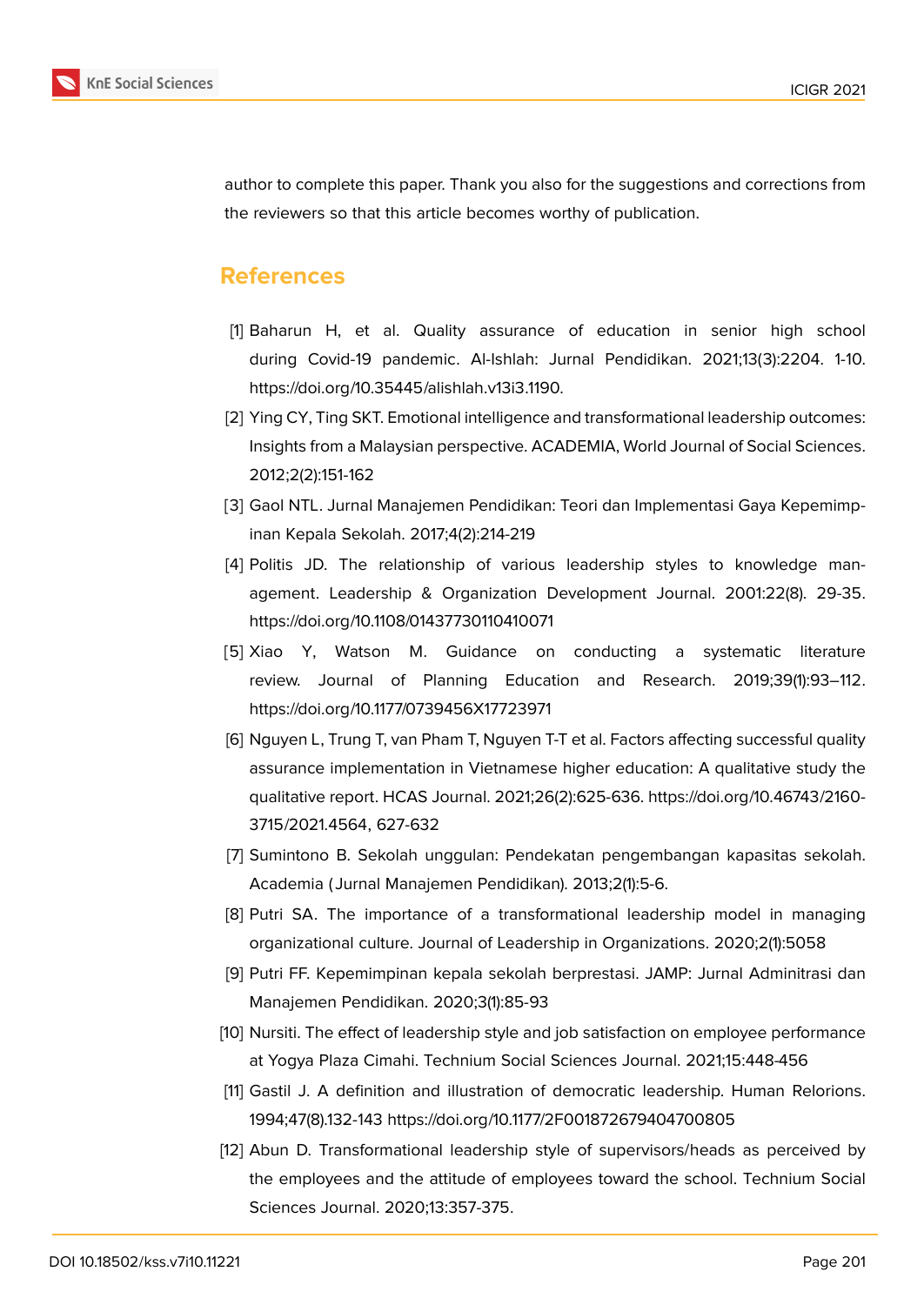

- <span id="page-9-0"></span>[13] Smith BS. The role of leadership style in creating a great school. SELU Research Review Journal. 2016;1(1):70-79
- <span id="page-9-1"></span>[14] MAMULA T, PERIĆ N, VUJIĆ N. The contribution of innovative leadership style as an answer to global and business changes. ACADEMIA, Quality Access to Success. 2019;20(170) 1-12
- <span id="page-9-2"></span>[15] Smith BS. The role of leadership style in creating a great school. SELU Research Review Journal. 2016;1(1):70-82
- <span id="page-9-6"></span>[16] Erkan GOKTAS. Effectiveness correlates of school leadership styles and teachers' job satisfaction: A meta-analytic review. International Online Journal of Educational Sciences. 2021;13(4):1023-1044. https://doi.org/10.15345/iojes.2021.04.006
- <span id="page-9-3"></span>[17] Belawati FE. Effect of transformational leadership style and knowledge management on organizational innovation through empowerment, member creativity and learning organization. Journal of Arts & Humanities. 2019;8(8):4-9 http://dx.doi.org/10.18533/journal.v8i8.1699
- <span id="page-9-4"></span>[18] Mangulabnan BT, et al. Transformational leadership styles of school principals in central Luzon, Philippines. SSRN Jurnal. 2021. https://doi.org//10.2139/ssrn.3804879
- <span id="page-9-7"></span>[19] Mauluddin A. Motivasi berprestasi dan gaya kepemimpinan dalam meningkatkan mutu pendidikan taman kanak-kanak. Jurnal Administrasi Pendidikan. 2018;25(2):180-187
- <span id="page-9-5"></span>[20] Torre D. Impact of external quality assurance of higher education in Ibero-America. Project: Quality assurance: Public policy and university management. Centro Interuniversitario de Desarrollo.2013:5. https://doi.org/10.13140/RG.2.2.11959.32169
- <span id="page-9-9"></span><span id="page-9-8"></span>[21] Firdaus E. Manajemen mutu pendidikan. Yayasan Kita Menulis. 2021:70.
- [22] Fadhli M. Sistem penjaminan mutu internal dan eksternal pada lembaga pendidikan tinggi, Tanzim. Jurnal Manajemen Pendidikan Islam. 2020;4(2):53-65. https://doi.org/10.33650/al-tanzim.v4i2
- <span id="page-9-10"></span>[23] European Commission Directorate-General Education, Youth, Sport and Culture. Schools and multilingualism. Quality assurance for school development. Guiding principles for policy development on quality assurance in school education. ET 2020 Working Groups Schools. Second edition April 2018.
- [24] Nanda WO, et al. Strategi kepala sekolah dalam meningkatkan akreditasi di unit pelaksana teknis daerah sekolah menengah pertama negeri. Journal Of Educational Administration and Leadership. 2022;2(3):319-326. https://doi.org/10.24036/jeal.v2i3
- <span id="page-9-11"></span>[25] Day C, et al. The impact of leadership on student outcomes: How successful school leaders use transformational and instructional strategies to make a difference. Sage Journal. 52(2)2016. https://doi.org/10.1177/0013161X15616863